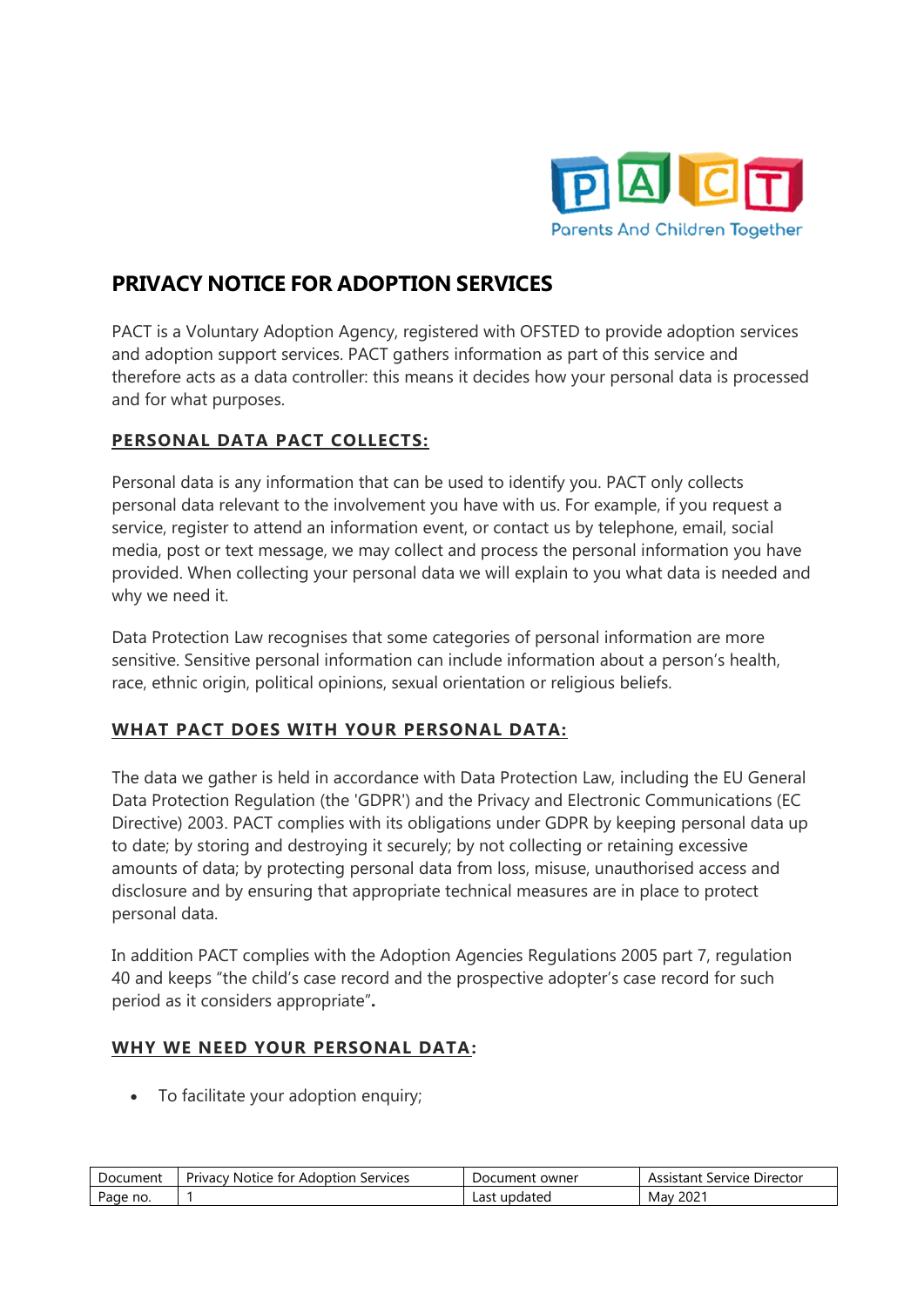- To inform the assessment process;
- To assist in the family finding process (in partnership with Local Authorities)
- To support adoptive families pre and post adoption order;
- To keep you informed about training and workshops, and other events that might be of assistance or of interest to you in relation to adoption and the services PACT offers.

We will not pass on your details to anyone else without your express permission except in exceptional circumstances such as reporting serious self-harm or posing a threat to others, or children contacting us and sharing serious issues such as abuse or exploitation.

For the purpose of monitoring, statistical reporting and benchmarking we will share anonymized data with third parties such as CVAA (Consortium of Voluntary Adoption Agencies), OFSTED and Central Government bodies.

## **THE LEGAL BASIS FOR PROCESSING YOUR DATA**

PACT processes data in line with Article 6 of the General Data Protection Regulations:

- With the consent of the data subject;
- Where processing is necessary for the performance of a contract with the data subject or to take steps to enter into a contract;
- Where processing is necessary for compliance with a legal obligation under the Adoption Agencies Regulations 2005;
- Where processing is necessary to protect the vital interests of a data subject or another person;
- Where processing is necessary for the performance of a task carried out in the public interest or in the exercise of official authority vested in the data controller;
- Where processing is necessary for the legitimate interests of the data controller or a third party, except where such interests are overridden by interests, rights or freedoms of the data subject. This means that information PACT obtains will be used in the assessment of a prospective adopter; information we obtain will contribute to the decision regarding whether the applicant is suitable to be approved as an adopter and to have a child placed with them;
- Where processing is necessary for the reasons of public interest in the area of the looked after children population.

#### **SHARING YOUR PERSONAL DATA:**

• Your personal data will be treated as strictly confidential and will only be accessible by members (staff and contractors) of PACT adoption services. We will only share your data with parties outside of the organisation with your consent or where we are obliged to do so for legal reasons;

| Document | Services<br>Notice for<br>Adoption<br>Privacy | Document owner  | . Service Director<br>Assistant |
|----------|-----------------------------------------------|-----------------|---------------------------------|
| Page no. |                                               | updated<br>Last | $202^{\circ}$<br>Mav            |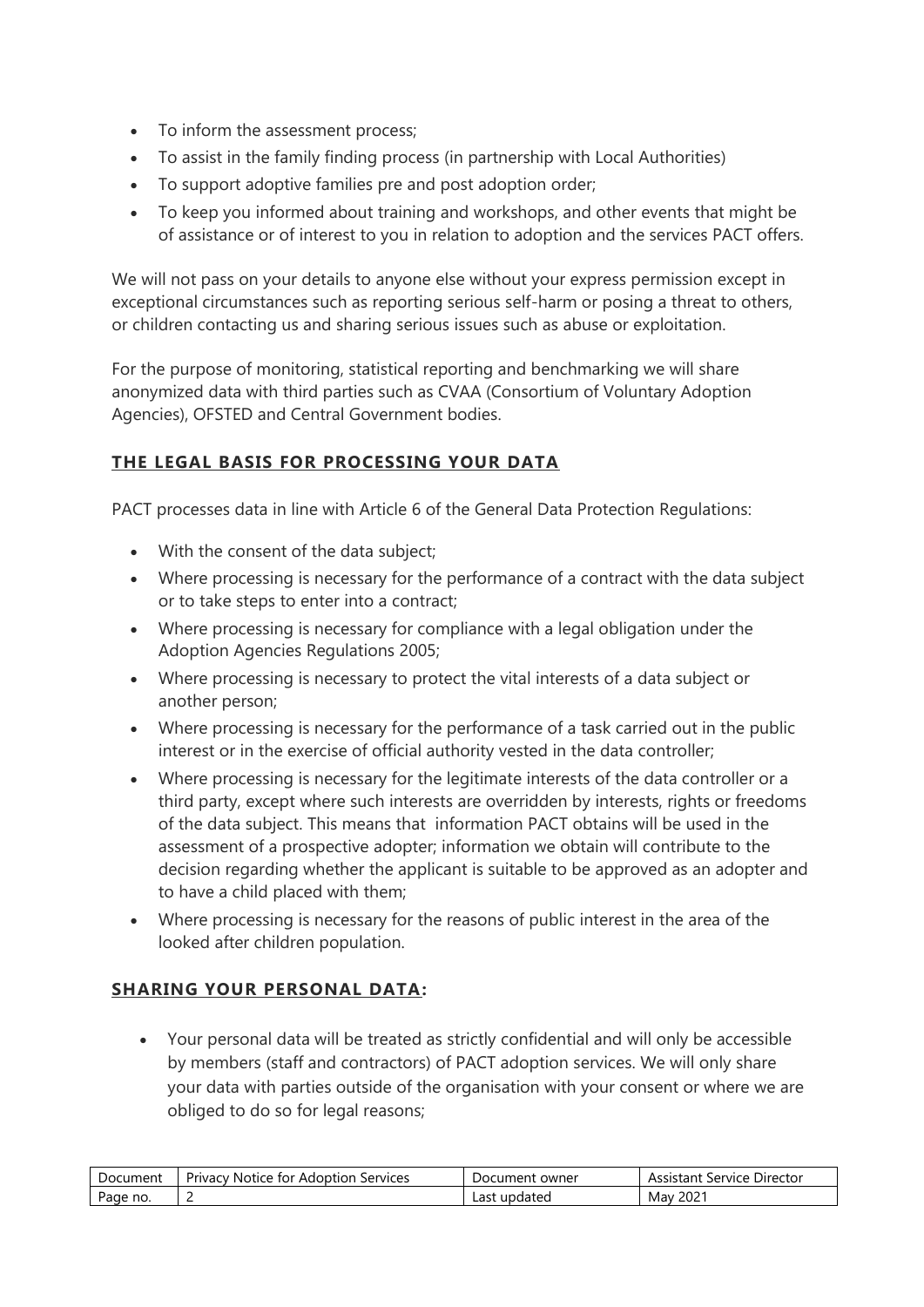- Your personal data will be stored on a secure database and only accessible by PACT adoption staff and contractors;
- You are able to register with external websites of third parties associated with adoption, for example Link Maker and Adoption UK etc. PACT is not responsible for any data held by these organisations;
- PACT works in partnership with Local Authorities, Regional Adoption Agencies, Health and Education Authorities and the information we collect will be shared with them (as appropriate) to provide the agreed services. This may be before or after an adoption order has been granted.

## **HOW LONG WE KEEP YOUR DATA**

PACT keeps information given to us by enquirers (where there is no Registration Of Interest) for one year. This data is then anonymized and kept purely for market research purposes.

Where a Registration Of Interest has been received but the applicant has not been approved to adopt by PACT, the information is kept for 10 years.

Approved adopter's files are kept for 10 years following withdrawal, if no child is placed with the family.

Where a child is placed with an adoptive family, the adopter's and child's records will be kept for 100 years after the making of the adoption order, as required by the Disclosure of Adoption Information (Post-Commencement Adoptions) Regulations 2005.

In cases where an official complaint has been made or for safeguarding purposes, your data may be retained for longer.

## **YOUR RIGHTS AND YOUR PERSONAL DATA**

There is a separate process for adult adoptees requesting access to their adoption records. Under adoption legislation there are certain exemptions from the requirements of data protection legislation and 'subject access rights' are limited, although PACT's policy is to be as open as possible when files are prepared for sharing.

In principle, individuals have a right to be given a copy of all the information contained in their social work files. There are however, times when the Adoption Regulations allows PACT to withhold some information. Further information is available in PACT's Access to Records procedure (Adoption).

Unless subject to an exemption (under the GDPR), you will have the following rights with respect to your personal data:

• The right to request a copy of your personal data which PACT holds about you;

| Document | Services<br>Notice for<br>Privacy.<br>: Adoption | owner<br>Document | Director<br>service<br>Assistant |
|----------|--------------------------------------------------|-------------------|----------------------------------|
| no.      |                                                  | updated           | $202^{\circ}$                    |
| Page     |                                                  | ∟ast              | Mav                              |